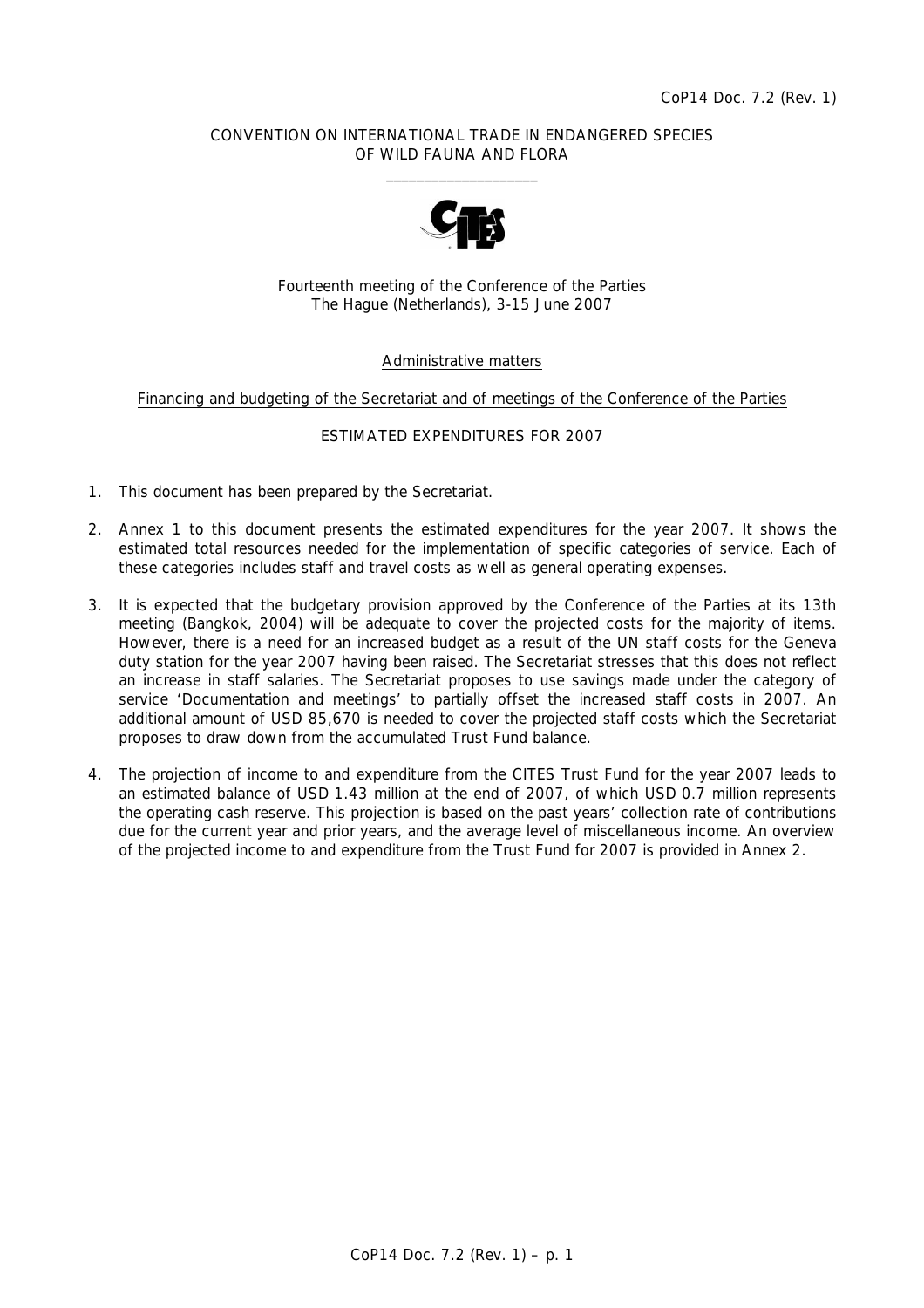# ESTIMATED EXPENDITURES FOR 2007 BY CATEGORY OF SERVICE (in US dollars) CITES TRUST FUND

| <b>Categories of service</b>            | Approved<br>budget | Proposed<br>modifications | <b>Modified</b><br>budget |
|-----------------------------------------|--------------------|---------------------------|---------------------------|
|                                         |                    |                           |                           |
| Capacity building                       | 437,979            | 31,181                    | 469,160                   |
| Cross-cutting support programmes        | 340,579            | 28,063                    | 368,642                   |
| Documentation and meetings              | 2,100,150          | $-105,038$                | 1,995,112                 |
| Executive direction and management      | 153,871            | 12,473                    | 166,344                   |
| Implementation assistance               | 337,107            | 18,709                    | 355,816                   |
| Legislation, enforcement and compliance | 439,414            | 37,418                    | 476,832                   |
| Outreach                                | 312,961            | 21,827                    | 334,788                   |
| Scientific support                      | 482,725            | 31,181                    | 513,906                   |
| Programme requirements                  | 4,604,786          | 75,814                    | 4,680,600                 |
| Programme support costs (13 %)          | 598,622            | 9,856                     | 608,478                   |
| <b>TOTAL PROGRAMME REQUIREMENTS</b>     | 5,203,408          | 85,670                    | 5,289,078                 |